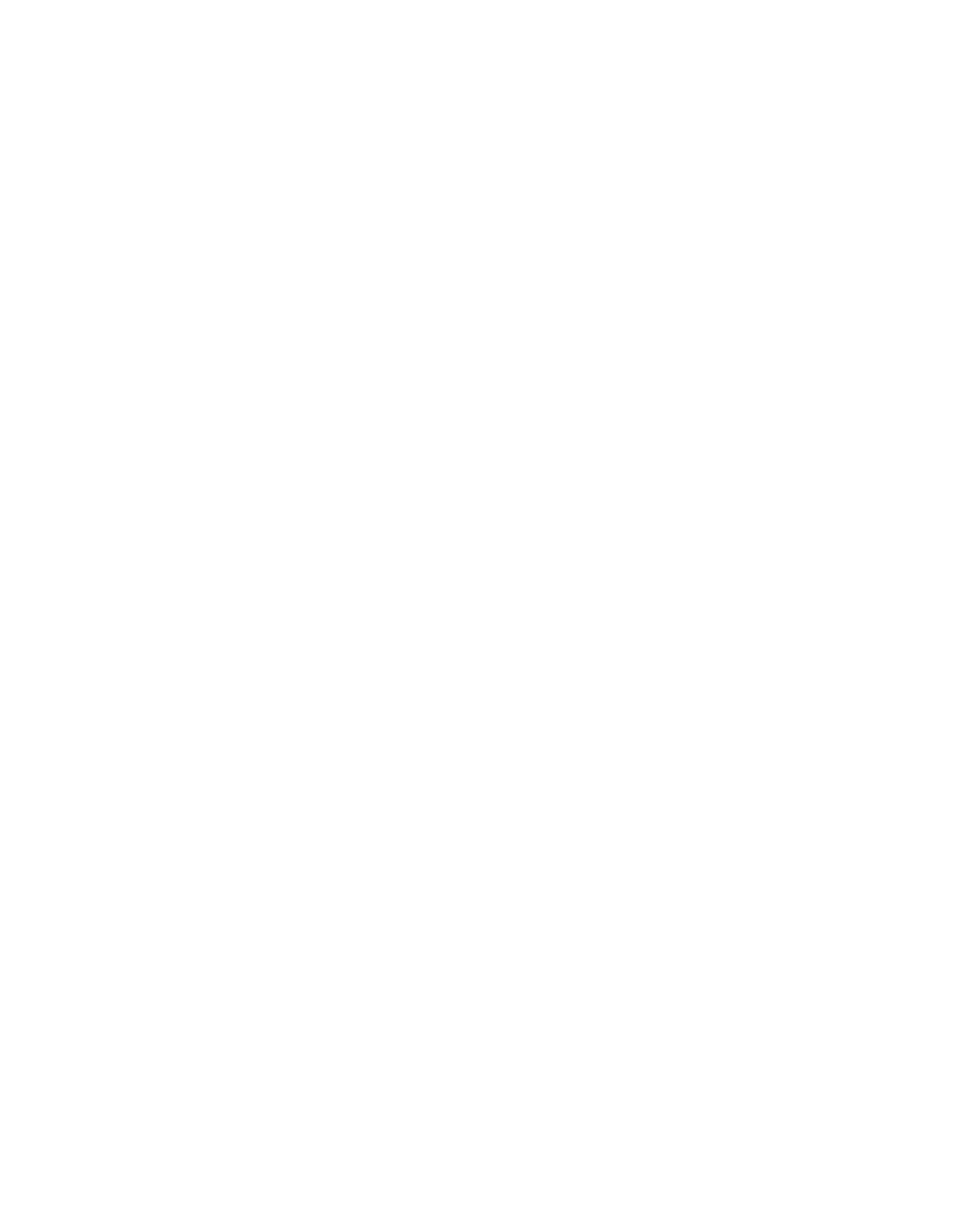## Tmax molded case circuit-breakers Dimensions T2 series

Overall dimensions T2





- **1** Depth of the switchboard in the case of circuit breaker with face not extending from the compartment door, with or without flange
- **2** Depth of the switchboard in the case of circuit breaker with face extending from the compartment door, without flange

Drilling template for support sheet





**5** Insulating plate